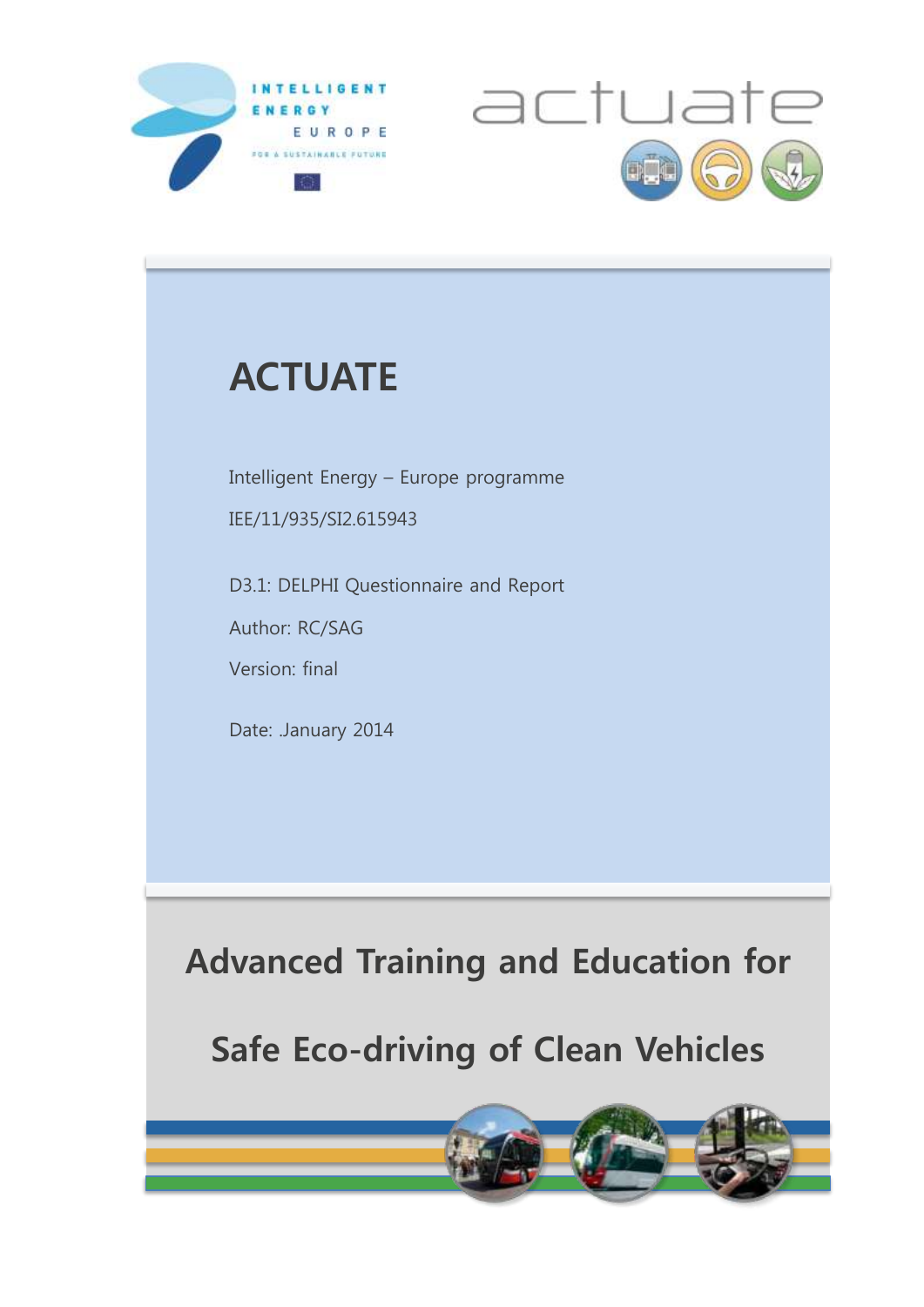## **Background and Summary**

The "ACTUATE - Advanced Training and Education for Safe Eco-driving of Clean Vehicles" Project developed and applied advanced training and education services for the safe eco-driving of clean vehicles in the public transport sector and was funded within the Intelligent Energy Europe Programme.

As various studies and our own result of trainings showed, safe eco-driving has the potential to increase energy-efficiency of bus and tram fleets, hereby reducing their environmental impact and allowing for more economical operation.

We asked various experts on trainings and education of professional drivers (in passenger transport), to answer the questionnaire attached below. The questionnaire was part of a multi-staged expert consultation process that was carried out using the Delphi method. In the context of an increasing introduction of clean, energy-efficient vehicles in public transport across European cities, this consultation process aimed to identify and forecast future trends and (technical) developments regarding the vocational training of professional drivers.

The Delphi survey method was set up such that the questionnaire was answered in two rounds. After the first round, answers were anonymised, refined and a detailed feedback report was provided. A second interview round allowed for further discussion, refinement and clarification of identified trends and developments. The results of this multi-staged survey method were validated statements and a consensus among the experts. In this final report we inform about the scale and scope of all stated opinions.

20 experts from 15 different organisations, among them public transport operators, regional authorities, manufacturers, associations, driving schools and instructors have participated in the DELPHI survey. In the graphic below, you can see a list of all participating organizations.



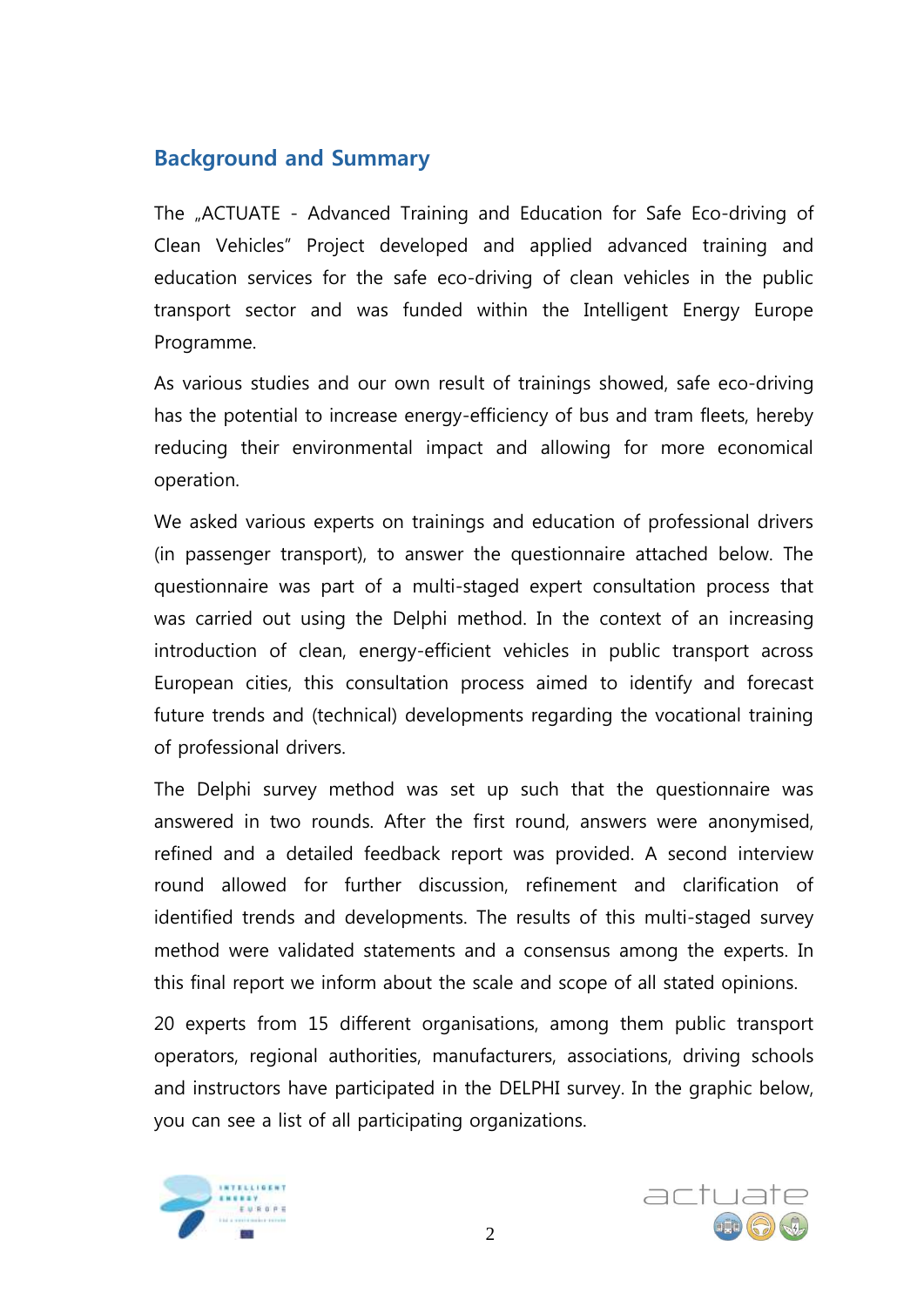| DPMB, CZ                                                                             | ASSTRA, IT                                                  |
|--------------------------------------------------------------------------------------|-------------------------------------------------------------|
| Regional authority for basic and vocational<br>training and driver testing, Brno, CZ | <b>Czech Railway Authority</b><br>(and tram expert), CZ     |
| TEP, IT                                                                              | DEKRA Akadamie, DE                                          |
| Salzburg AG, AT                                                                      | Koch Driving School, AT                                     |
| van Hool, BE                                                                         | BBG, DE                                                     |
| Driving license authority of<br>the State of Salzburg, AT                            | <b>LVB</b>                                                  |
| European Driving School Association (EFA)                                            | National Association of German Driving<br>Instructors (BVF) |
| PKT Gdynia                                                                           |                                                             |

Figure 1: List of all organizations participating in the DELPHI survey

Our experts reached a strong consensus on the key issues regarding future trends and developments in the vocational training for eco-driving of cleanvehicles of professional drivers already within the first round of the twostaged consultation process. However, on some issues expert feedback remained diffuse, calling for further clarification. Thus, in round II of the DELPHI process some questions of the first round were modified in order to identify future trends as accurately as possible.



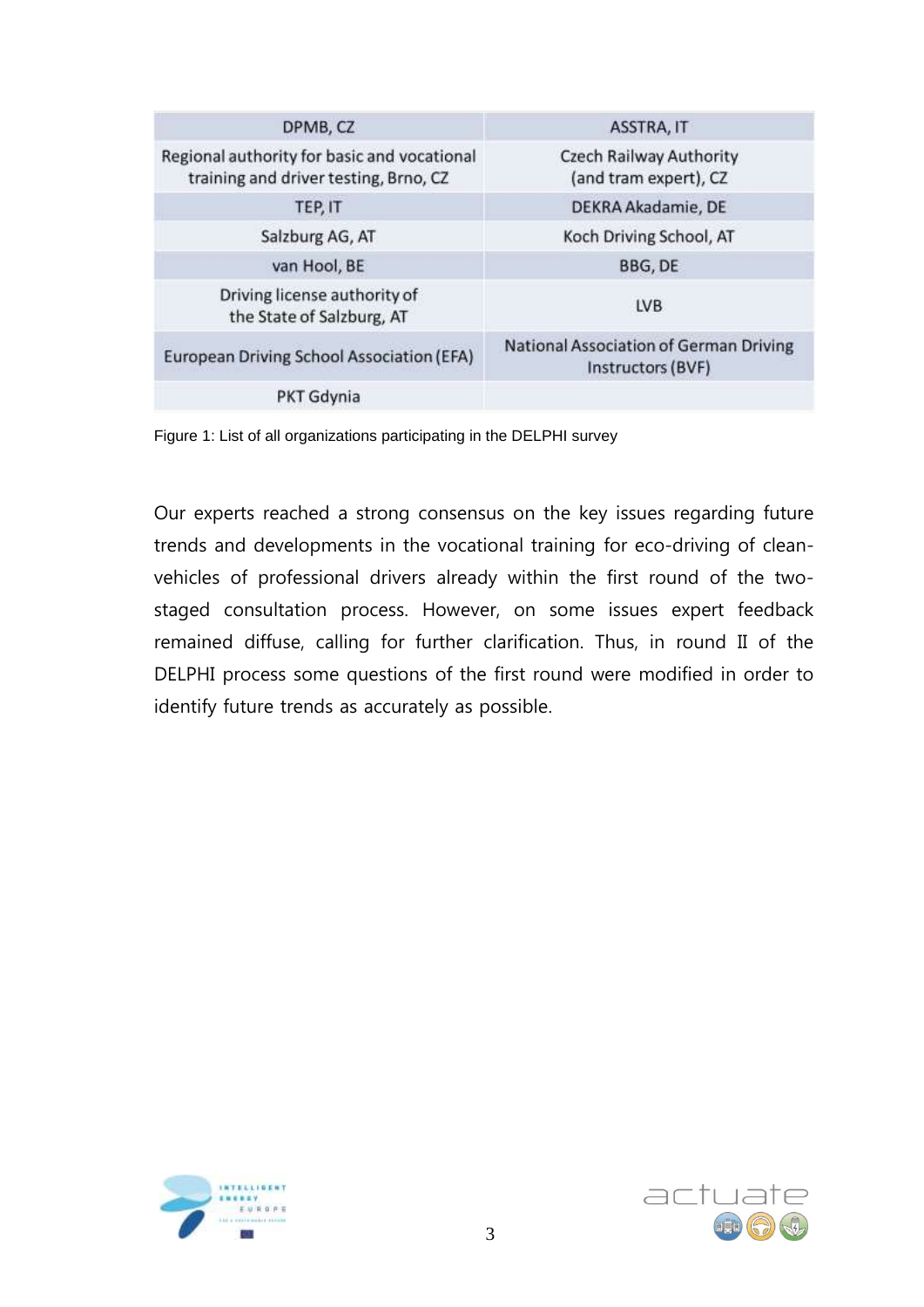## **The Questionnaire**

1. "How do you assess the further development of electrically powered buses and trams (as clean vehicles) in Europe over the next 30 years?"

Experts agreed that the share of electrically powered vehicles in Europe will rise over the next 30 years. However, which type of clean vehicles (tram, trolleybus, hybrid bus etc.) will be introduced and their exact share of the total vehicle fleet is difficult to predict and depends largely on local requirements and circumstances. The experts see a share between 10% and 20% of clan (electrically) powered vehicles in Europe's public transport fleet in 30 years; i.e. 2043, which would imply that the White Paper goal with regard to halve the use of conventionally fuelled cars/vehicles by 2030 would not be reached.

**Comment**: After the first round, a new question was included in order to further clarify the DELPHI results.

According to you, what share of the total public transport vehicle fleet will electrically powered buses and trams have in 30 years?

 $\Box$  0-10%  $\boxtimes$  10-20%  $\boxtimes$  more than 20%

2. "When do you expect the share of electric buses in Europe to achieve a critical mass", for which "eco-driving" should be included into the initial qualification of professional drivers?"

The experts that were consulted suggested that regardless of the actual share of clean vehicles, eco-driving should already today be included in the initial qualification of professional drivers in Europe in order to create awareness among all drivers. Although specific techniques vary for different clean vehicle types, a basic understanding of safe eco-driving and its benefits should be acquired by professional drivers already in the initial qualification phase. Vehicle specific eco-driving techniques should



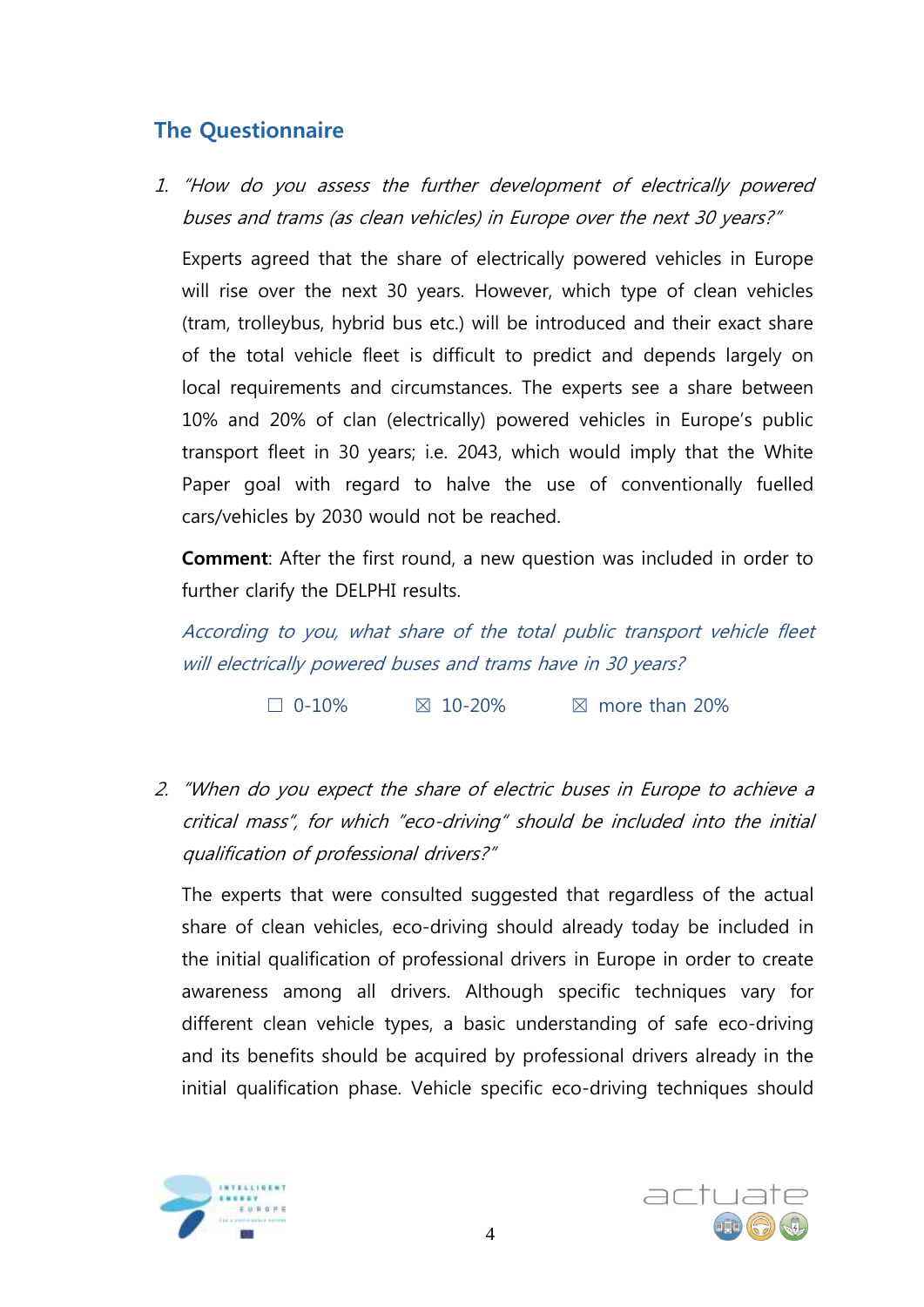then be part of on-the-job-training, with training concepts and materials developed especially for each clean vehicle type (e.g. hydrogen buses).

At present in most EU-28 countries for bus and truck drivers eco-driving is only part of the on-going vocational training and not included in the theoretical or practical lessons of the licencing process. For public transport operators this requires additional investments of time and financial resources in order to educate their drivers in eco-driving. A formal integration of eco-driving techniques and know-how already into the licensing process would thus make sense and is recommended by the experts.

3. "How can the economic and ecological potential of optimised driving behaviour in clean vehicles be exploited throughout Europe? Which channels for disseminating the ACTUATE trainings do you suggest?"

In order to fully exploit the economic and ecological potential of optimised driving behaviour in clean vehicles in Europe, the experts assumed a strong need for precise, reliable, quantitative data on energy savings and the derived economic savings potential in monetary terms. These numbers should then be communicated at conferences and workshops (dissemination channels) to public transport operators, their drivers and driving schools (target groups) in order to promote the ACTUATE training concepts. Furthermore, a high-level standardisation ensures the wide-spread take-up of the ACTUATE training concepts. For example, about 80% of the safe-eco driving training developed for trolleybuses by project partner Salzburg AG could be adopted by other trolleybus operators without any modification. Adjustments are only necessary with respect to company specific requirements, local circumstances (topography, traffic conditions etc.) and national legislation (implementation of training against the background of Directive 2003/59/EC).



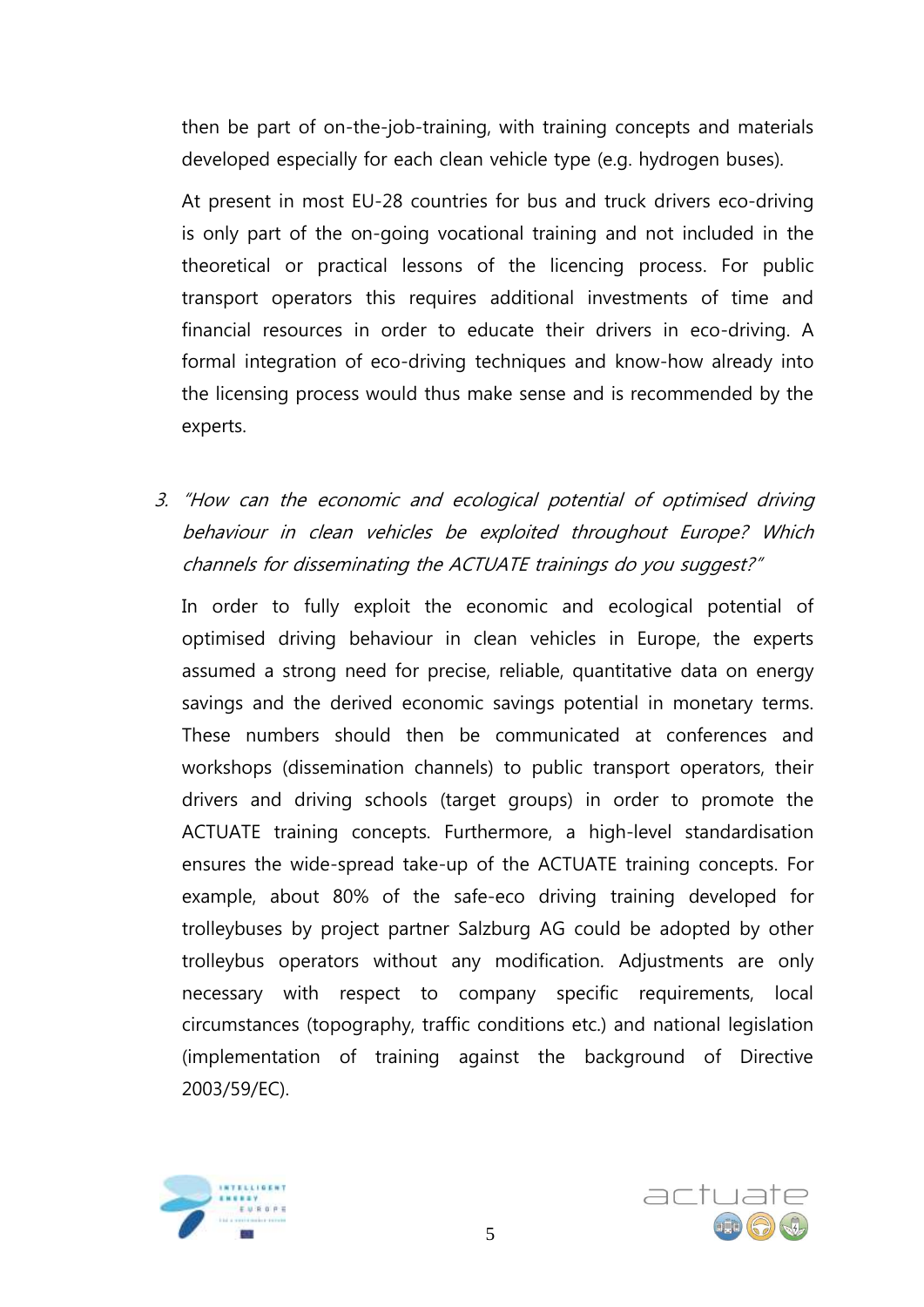4. "How could a standardisation on the European level be realised? Which barriers are there concerning a possible standardisation? Is there, from your point of view, the necessity to develop Directive 2003/59/EC further?"

With eco-driving being one possible topic of the mandatory periodic trainings required by Directive 2003/59/EC, the directive is generally seen as a step in the right direction towards a standardisation of eco-driving training on the European level. Both in Annex I of the Directive and partially in the national adoptions of the Directive such as the "Berufskraftfahrerqualifizierungsgesetz" (BKrFQG) in Germany, eco-driving is already mentioned as one of the possible topics for the periodic trainings. Some minimum criteria for input oriented factors like the qualification level of the instructor/trainer and the characteristics of the classroom exist, but especially for output oriented criteria such as learning outcomes there still is a need to define common minimum quality levels. The learning outcomes themselves need to be realistic, precise and clear. It needs to be stressed that theoretical training concepts are probably easier to achieve than the practical parts (external factors cannot be standardized due to geography, traffic density, etc.).

5. "Which technological measures could accompany and further increase the energy saving potential of clean vehicle eco-driving in public transport?"

Regarding further capitalisation of the energy saving potential of safe eco-driving techniques for clean vehicles in public transport, developments and measures in two major areas – infrastructure and vehicle technology – were perceived by our experts as most important. From the infrastructure perspective, traffic light priority, traffic lane design, segregation of tracks and integrated traffic control systems are perceived as the most effective measures to be implemented. With respect to vehicle technology, devices and applications like the ACC



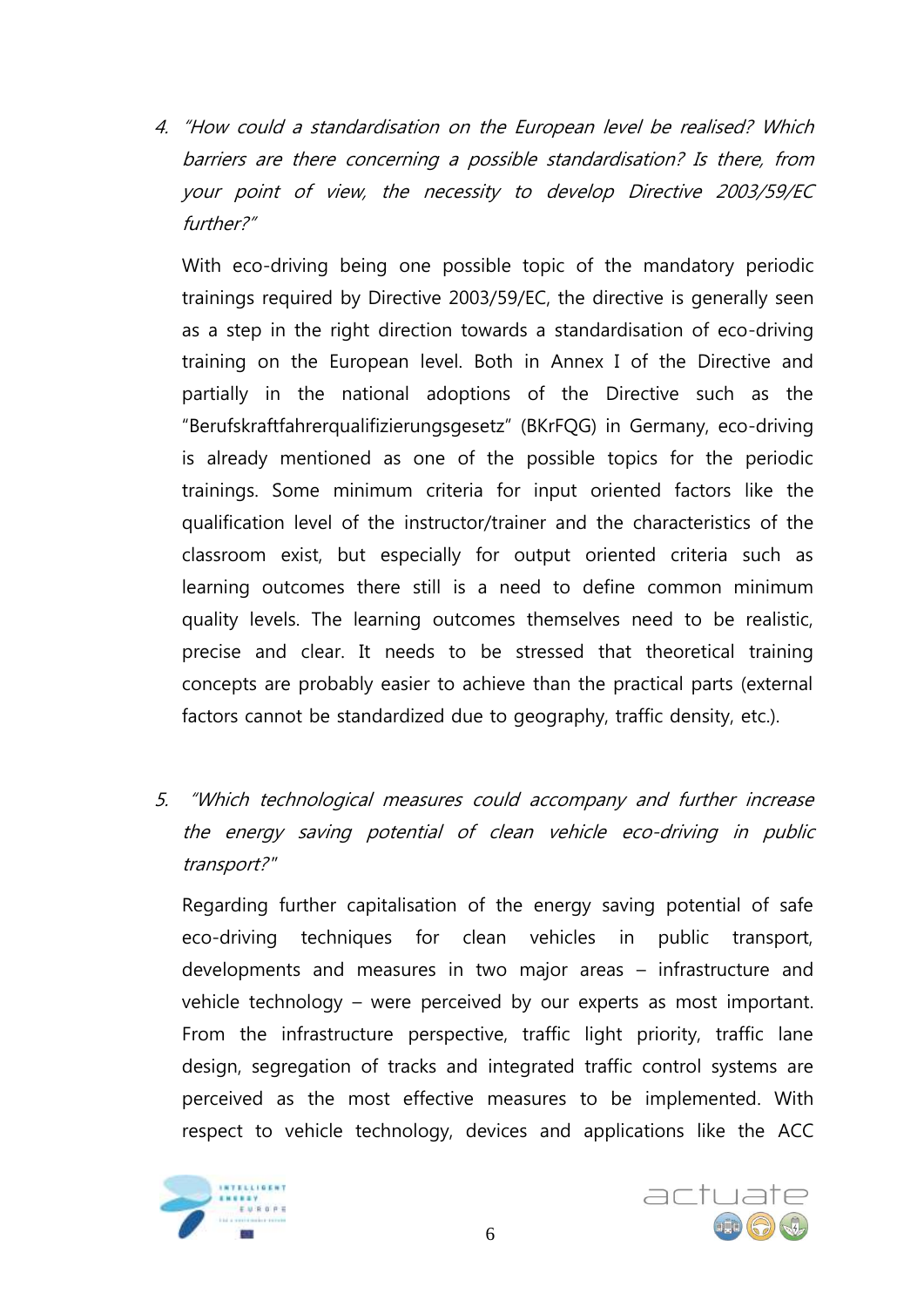(automatic cruise control), the recuperation of braking energy and electronic devices that allow drivers to monitor and display their energy efficiency in real time are regarded as promising technological approaches to capitalise the energy saving potential of safe eco-driving for clean vehicles in public transport. However, in order to fully exploit the energy saving potential a HOT – human, organisational and technological – framework needs to be developed which integrates all measures into a coherent strategy.

6. "Will learning under real life conditions (practical training) gain in importance for the education and training of professional drivers in the future? How do you assess the future operational capability of driving simulators […]?"

There was a strong consensus that practical training is an indispensable part of successful training and education for professional drivers. It is regarded as more effective and sustainable (better retention of the learning outcomes) than simulator based training. Complex traffic situations and specific local characteristics of the public transport network can hardly be incorporated into standardised driving simulators. As presented on a meeting of the International Road Safety Association (MOVING), driving schools in the freight sector also highlight the importance of practical trainings with regard to the impacts of ecodriving (in comparison to theoretical input/lessons only). Practical trainings are, however, more time-consuming and expensive. Driving simulators were perceived as useful for basic training where a high level of standardisation exists. Their use is however limited to large organisations/ public transport operators that are able to bear the high costs of acquisition and who have a high degree of capacity utilisation for these simulators.



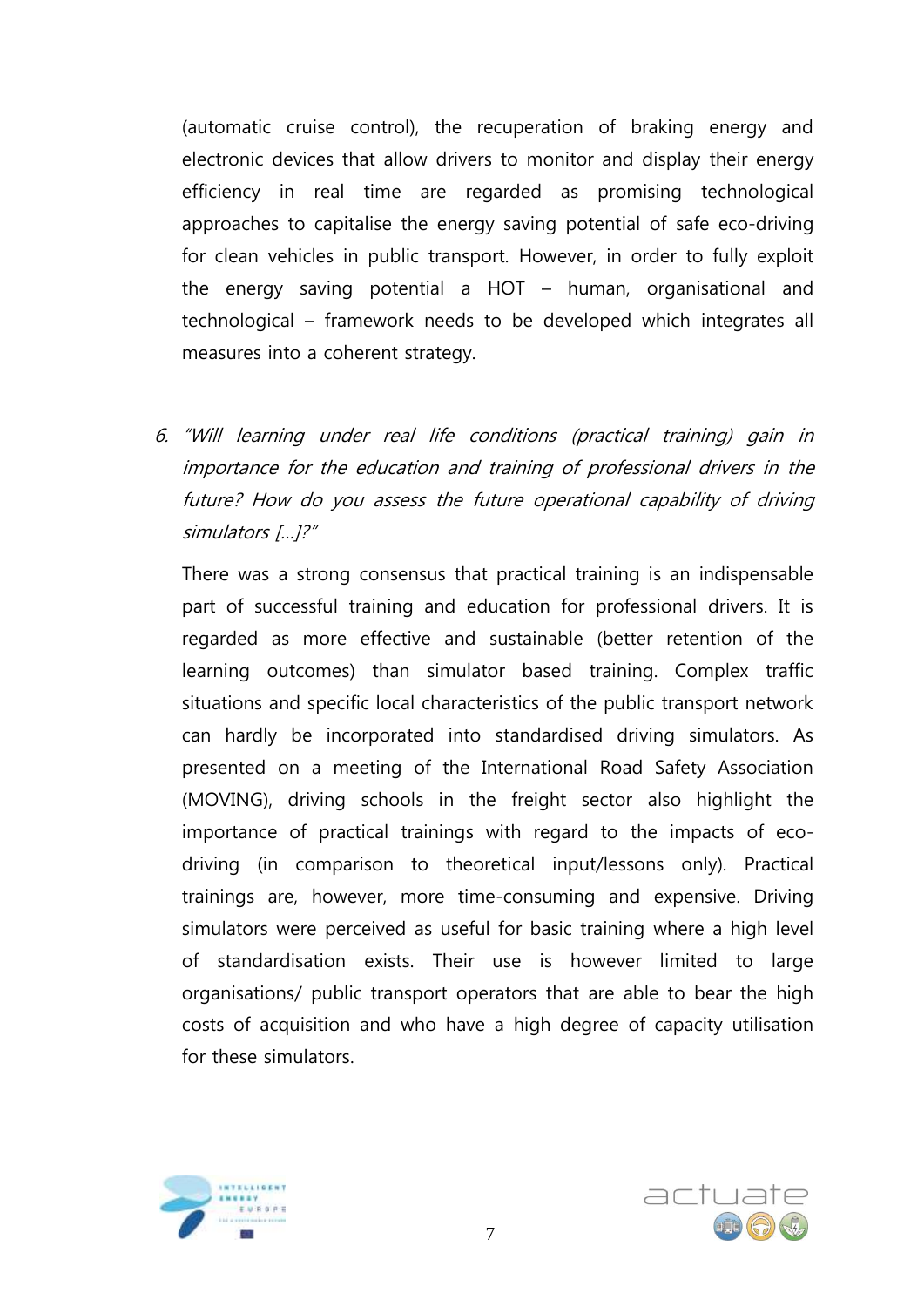Thus, the experts claimed the need for accurate cost/ benefit analyses and the calculation of economic savings potential and energy savings of practical trainings.

7. "Which possibilities do you envisage to increase the level of qualification of drivers in public transport or to achieve an enhanced "learning culture", which could at the same time lead to a more positive occupational image?"

It was generally agreed that there is a need to improve the public image of professional drivers. Their profession and service should be valued and appreciated by society and more specifically by public transport passengers. The responsibility that professional drivers have for their passengers should be in balance with the salaries they earn.

Overall the perception of the qualification level of professional drivers was perceived to remain at a relatively low level, although professional requirements have increased considerably (e.g. service orientation, technical knowledge of the vehicle etc.). The initial level of qualification for professional drivers in public transport is slightly better than for truck drivers.

Possible solutions that were voiced consisted of increasing the salary and working conditions and improving the initial training, image and educational campaigns.

**Comment:** In order to further clarify suggestions on how to improve the occupational image of professional drivers and enhance the "learning culture", the question was more specified during the second round.

According to your opinion, which of the following approaches is suited best in order to improve the occupational image of professional drivers and to enhance the "learning culture"?



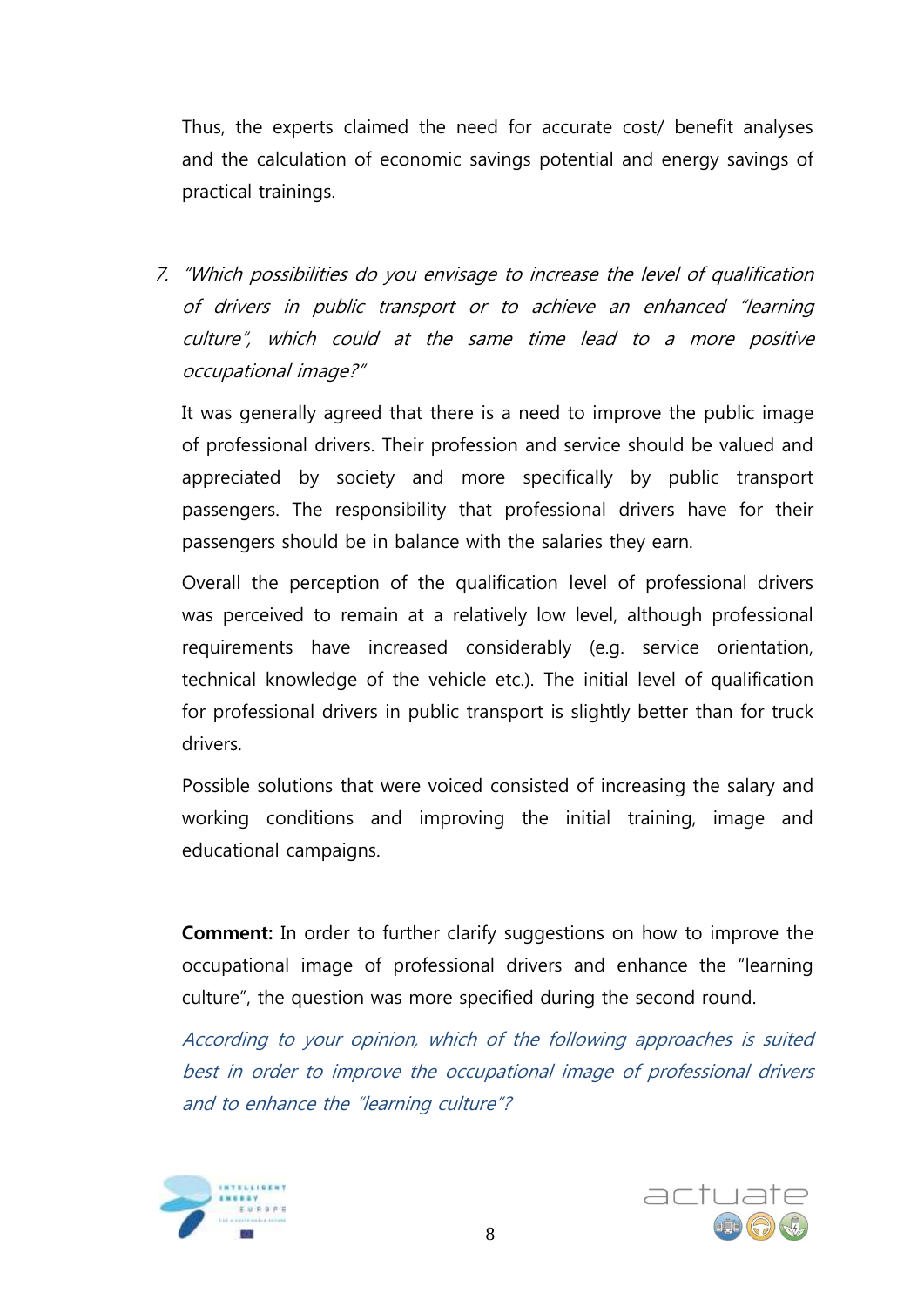Please rate the options from most effective to least effective by assigning them the values from 1 (most effective) up to 6 (least effective).

Results (starting with most effective measure):

- 1. Improvement of general working conditions (working hours etc.)
- 2. Increase of drivers' wages as part of a general participation and empowerment programme (with incentives and bonus scheme etc.)
- 3. Improvement of on-going/vocational trainings
- 4. Improvement of initial qualification and trainings
- 5. Image campaign targeting passengers and general public
- 6. Educational campaign targeting passengers and general public
- 8. "Considering the implementation of the EQF categories/ EQF learning outcome approach: to what extent do you see this as an attempt for the creation of a comparable minimum qualification standard for professional drivers in Europe, which would ensure the implementation of Directive 2003/59/EC […]?"

Generally, the European Qualification Framework (EQF) was not very well known among the experts. The integral part of the EQF, the referencing of professional drivers' qualifications to the qualifications framework levels, is so far only given for a minority of the EU-28 countries, as only few of them developed a National Qualification Framework (NQF) referring to the public transport area and the EQF. However, the reference status of professional drivers varies widely across the existing examples for Europe and needs to be harmonised at first. For example, the German apprenticeship scheme "BerufskraftfahrerIn" is placed on level 1 of the German NQF, which equals level 4 of the EQF whereas the Dutch formal professional driver qualification is referenced to level 2 of the NLQF, which equals EQF level 2.

Looking at these substantial differences among national qualification standards, harmonisation on a European level is still regarded as a priority goal. For the initial qualification of drivers (licencing)



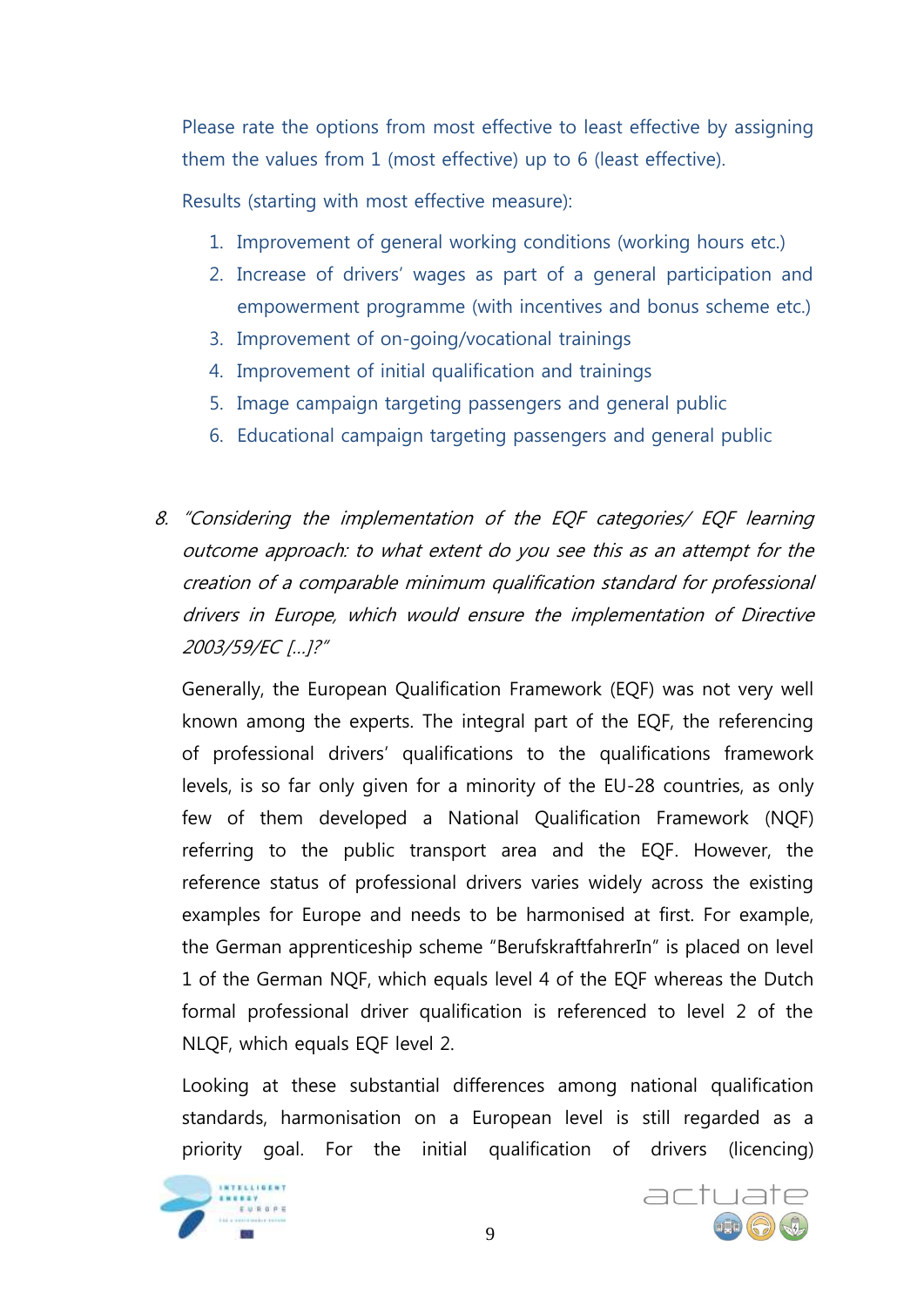standardisation among EU members is already partially accomplished, but at the same time obstacles for standardisation for on-going vocational driver trainings remain to exist as there are, for instance, no written exams or practical tests. This makes it difficult to compare, evaluate and verify learning outcomes.

**Comment:** It was, thus, agreed upon that a core competence profile for professional drivers would needed to be identified in order to ensure these minimum qualification standards and comparability.

In order to ensure minimum qualification standards and comparability, do you think it is useful to develop a "core competence profile" for professional drivers in public transport – based on learning outcomes like it has been developed for drivers in freight as part of the EU project "ProfDRV – Professional driving: more than just driving"?

 $\boxtimes$  I think it is useful.  $\Box$  I don't think it is useful.

9. "To what extent do you consider these developed minimum criteria and learning targets/outcomes to be sufficient for achieving (experts were provided with ACTUATE's minimum criteria and learning outcomes table) [...] a content standardisation of advanced trainings for "eco-driving" of clean vehicles? Which minimum criteria/ learning targets should be added  $[...]$ ?"

The minimum criteria and learning outcomes were generally seen as sufficient for achieving a standardisation of the content of advanced ecodriving training for clean vehicles. At the same time regular assessment and an on-going evaluation of learning outcomes of vocational trainings should take place and should be integrated as additional quality criteria. In order to assure comparability while allowing for local adaptation of the trainings, the description of skills, knowledge and competences to be acquired and also the distinction between them needs to be precise and clear.